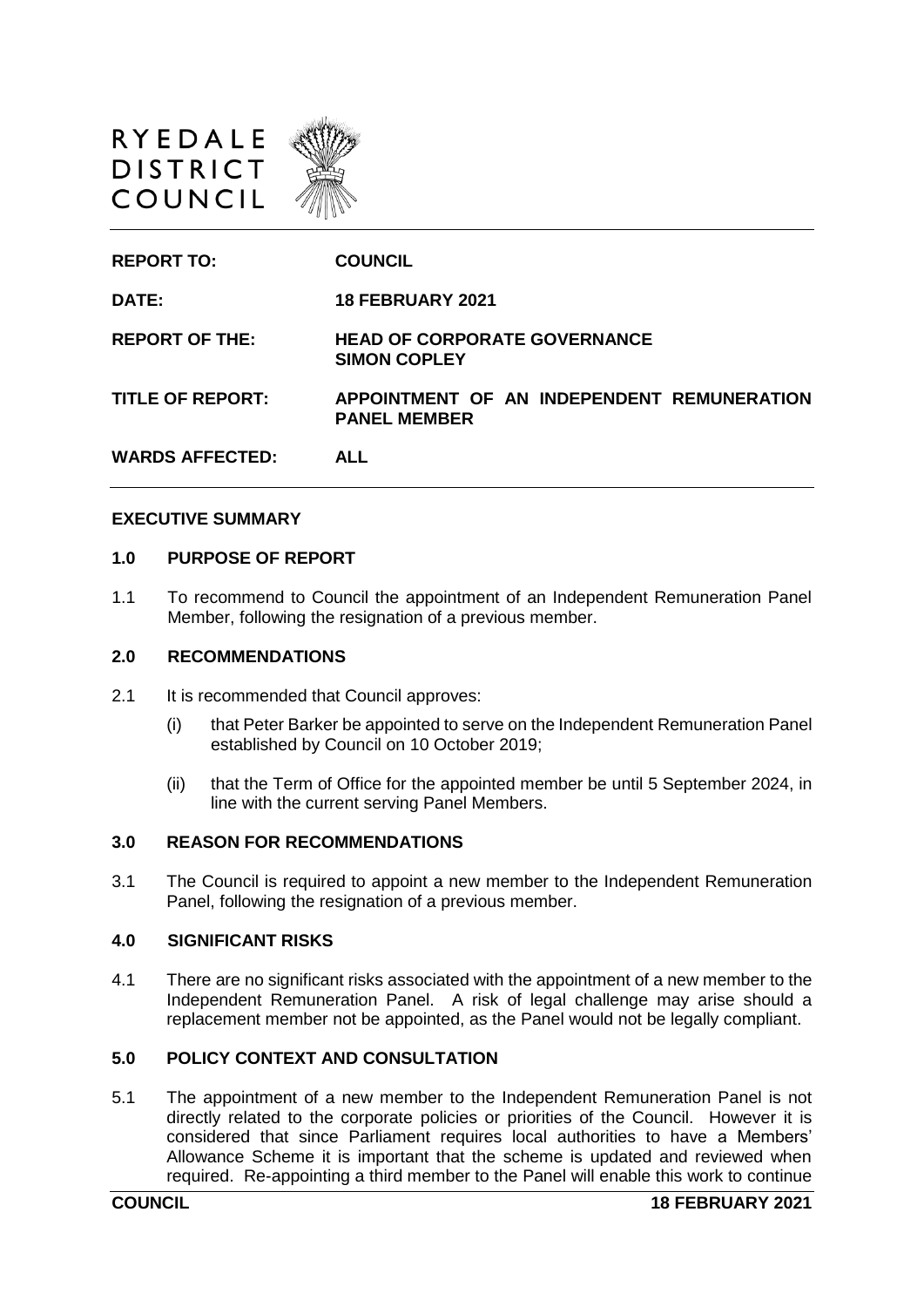and ensure that the current Panel remains legally compliant.

# **REPORT**

## **6.0 REPORT DETAILS**

- 6.1 Regulation 20 of The Local Authorities (Members' Allowances) (England) Regulations 2003 (as amended) requires the Council to establish an Independent Remuneration Panel to make recommendations to Council about allowances payable to Members of Ryedale District Council.
- 6.2 The Panel shall consist of at least three members. The Panel shall not include any member who is also a member of an authority in respect of which it makes recommendations or is a member of a committee or sub-committee of such an authority.
- 6.3 An Independent Remuneration Panel was established in accordance with the Regulations by Council on 10 October 2019. Following the recent resignation of a Panel Member appointed at that time, there is currently one vacancy on the Panel.
- 6.4 A recruitment and selection process has taken place. Following assessment at interview, the above applicant is recommended for appointment.
- 6.5 Since the establishment of the current Panel, matters for consideration have included a review of the indexation of Member allowances.
- 6.6 A report was submitted by the Panel to Council on 20 February 2020, regarding the use of an index for the annual adjustment of allowances. Council approved the continuance of the index to staff pay for the annual adjustment of Member Allowances until January 2023.

# **7.0 IMPLICATIONS**

- 7.1 The following implications have been identified:
	- a) Financial

There are no material financial implications of appointing a new member to the Independent Remuneration Panel.

b) Legal

The Local Authorities (Members' Allowances) (England) Regulations 2003 (as amended) require that an Independent Remuneration Panel shall consist of at least three members.

c) Other (Equalities, Staffing, Planning, Health & Safety, Environmental and Climate Change, Crime & Disorder) None.

## **Simon Copley Head of Corporate Governance**

| <b>Author:</b>  | Ellen Walker, Senior Corporate Governance Officer |
|-----------------|---------------------------------------------------|
| Telephone No:   | 01653 600666 ext: 43455                           |
| E-Mail Address: | ellen.walker@ryedale.gov.uk                       |